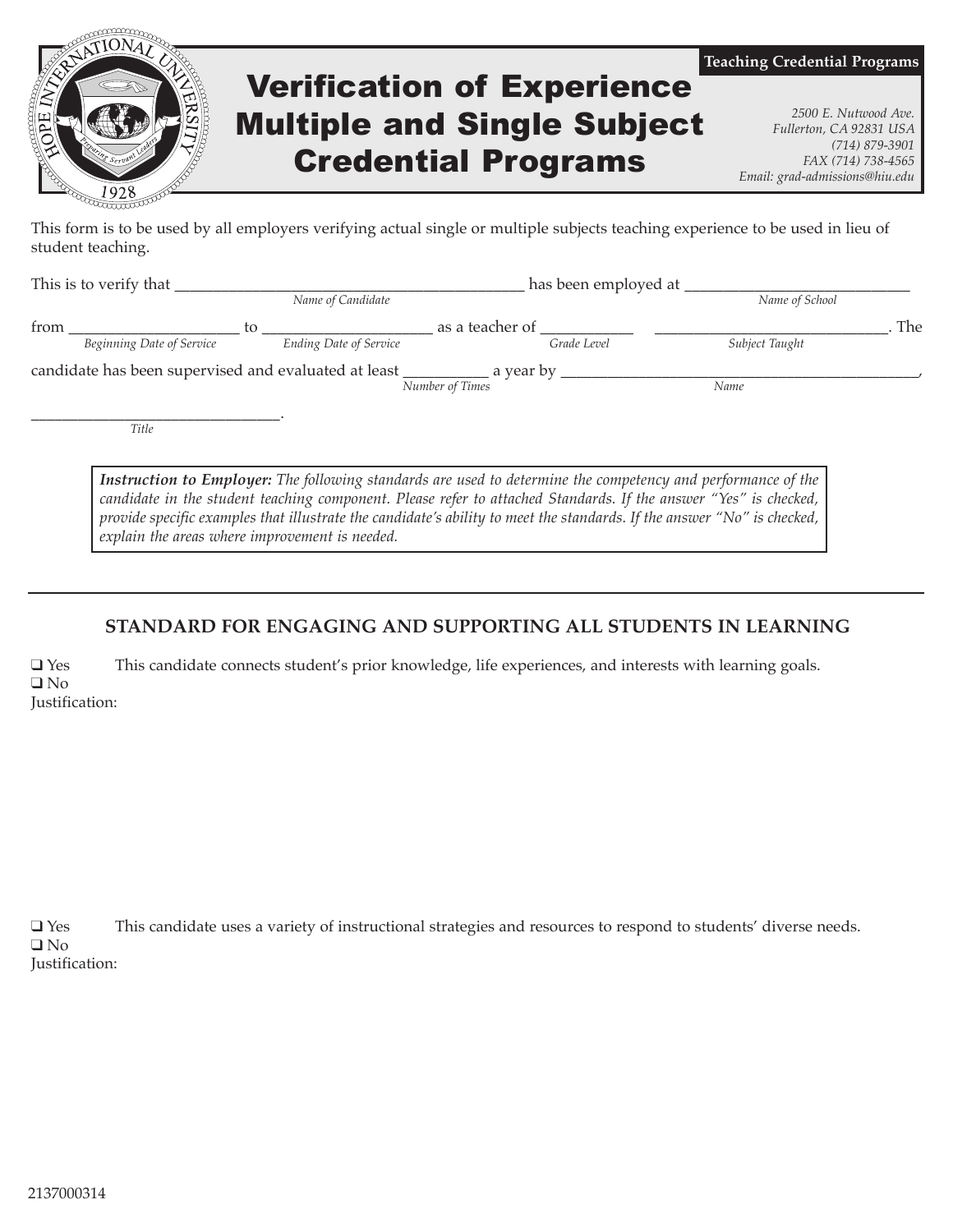q Yes This candidate facilitates learning experiences that promote autonomy, interaction, and choice.  $\Box$  No Justification:

 $Q$  Yes This candidate engages students in problem solving, critical thinking and other activities that make subject matter  $Q$  No meaningful.

Justification:

 $\Box$  Yes This candidate promotes self-directed, reflective learning for all students.  $\Box$  No Justification:

# **STANDARD FOR CREATING AND MAINTAINING EFFECTIVE ENVIRONMENTS FOR STUDENT LEARNING**

q Yes This candidate creates a physical environment that engages all students.  $\Box$  No Justification:

| $\Box$ Yes     | This candidate establishes a climate that promotes fairness and respect. |
|----------------|--------------------------------------------------------------------------|
| $\Box$ No      |                                                                          |
| Justification: |                                                                          |

q Yes This candidate promotes social development and group responsibility.  $\square$  No Justification: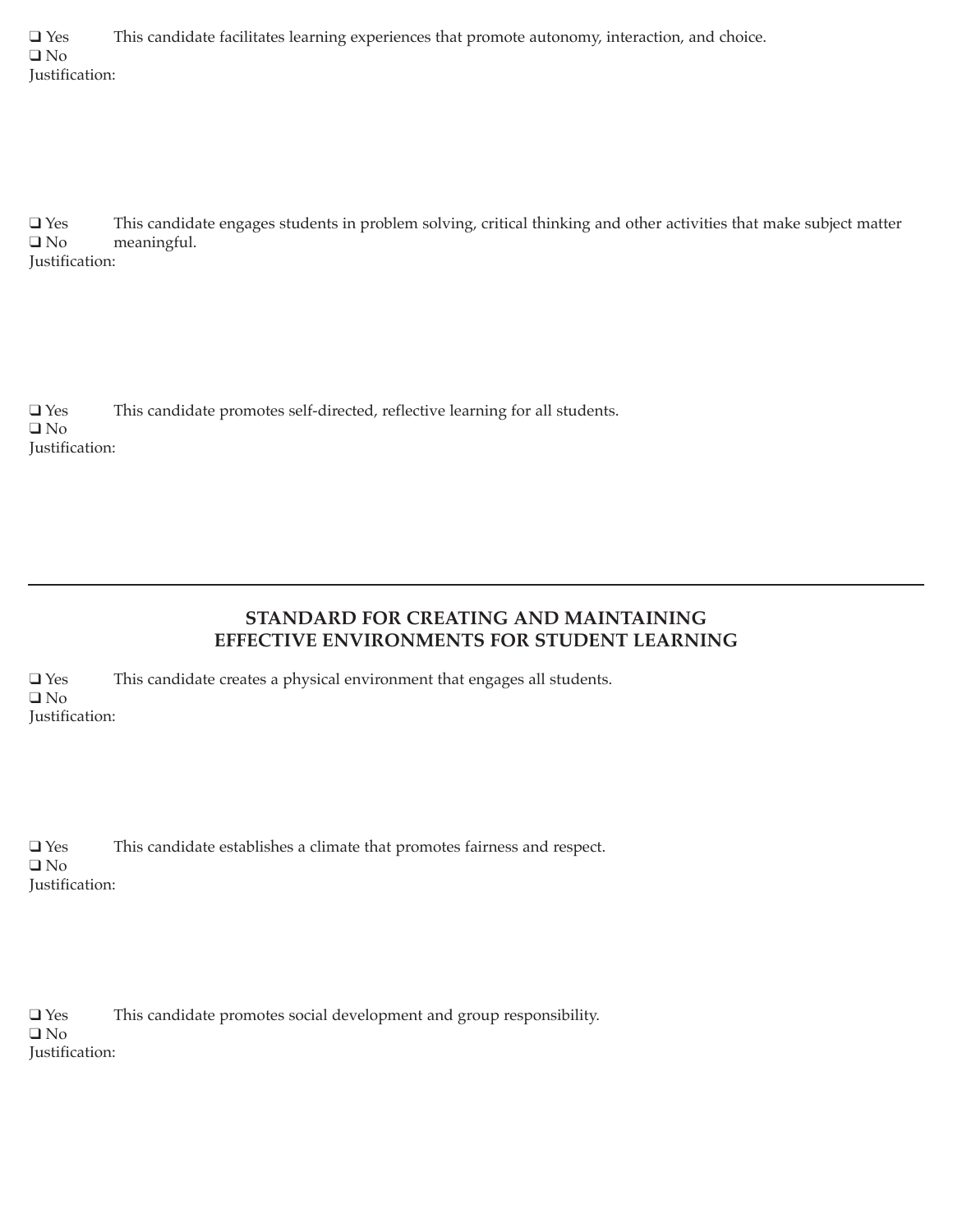$\Box$  Yes This candidate establishes and maintains standards for student behavior.  $\Box$  No Justification:

q Yes This candidate plans and implements classroom procedures and routines that support student learning.  $\Box$  No Justification:

 $\Box$  Yes This candidate uses instructional time effectively.  $\Box$  No Justification:

# **STANDARD FOR UNDERSTANDING AND ORGANIZING SUBJECT MATTER FOR STUDENT LEARNING**

q Yes This candidate demonstrates knowledge of subject matter content and student development.  $\Box$  No Justification:

q Yes This candidate organizes curriculum to support student understanding of subject matter.  $\square$  No Justification:

 $\square$  Yes This candidate interrelates ideas and information within and across subject matter areas.  $\square$  No Justification: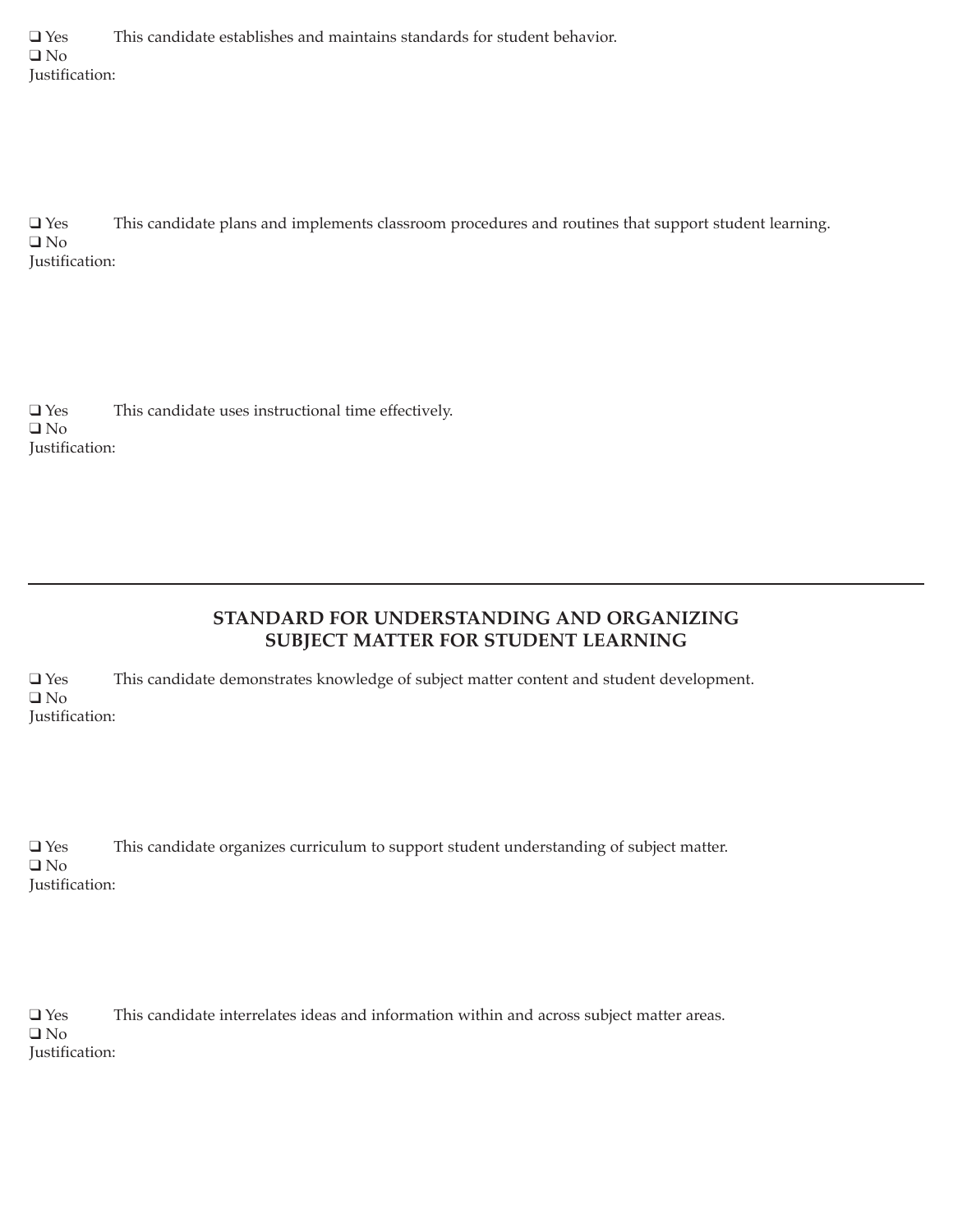$Q$  Yes This candidate develops student understanding through instructional strategies that are appropriate to the subject.<br> $Q$  No matter. Justification:

q Yes This candidate uses materials, resources, and technologies to make subject matter accessible to students.  $\Box$  No Justification:

# **STANDARD FOR PLANNING INSTRUCTION AND DESIGNING LEARNING EXPERIENCES FOR ALL STUDENTS**

q Yes This candidate draws on and values students' backgrounds, interests, and developmental learning needs.  $\square$  No Justification:

 $\square$  Yes This candidate establishes and articulates goals for student learning.  $\Box$  No Justification:

q Yes This candidate develops and sequences instructional activities and materials for student learning.  $\Box$  No Justification:

 $\Box$  Yes This candidate modifies instructional plans to adjust for student needs.  $\square$  No Justification: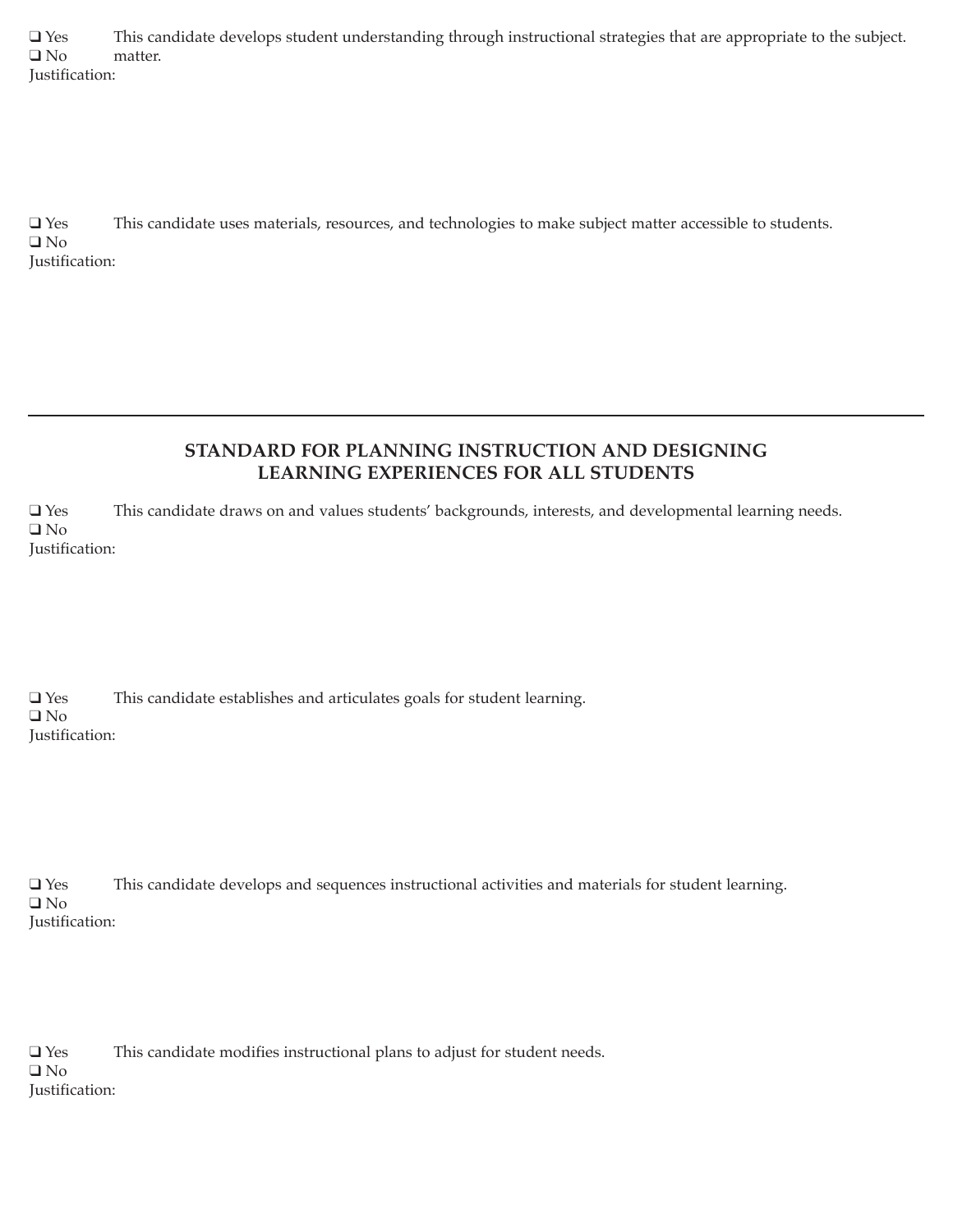### **STANDARD FOR ASSESSING STUDENT LEARNING**

 $\Box$  Yes This candidate establishes and communicates learning goals for all students.  $\Box$  No Justification:

q Yes This candidate collects and uses multiple sources of information to assess student learning.  $\Box$  No Justification:

q Yes This candidate involves and guides all students in assessing their own learning.  $\Box$  No Justification:

| $\Box$ Yes     | This candidate uses the results of assessments to guide instruction. |
|----------------|----------------------------------------------------------------------|
| $\Box$ No      |                                                                      |
| Justification: |                                                                      |

q Yes This candidate communicates with students, families, and other audiences about student progress.  $\Box$  No Justification:

### **STANDARD FOR DEVELOPING AS A PROFESSIONAL EDUCATOR**

q Yes This candidate reflects on teaching practice and planning professional development.  $\square$  No Justification: